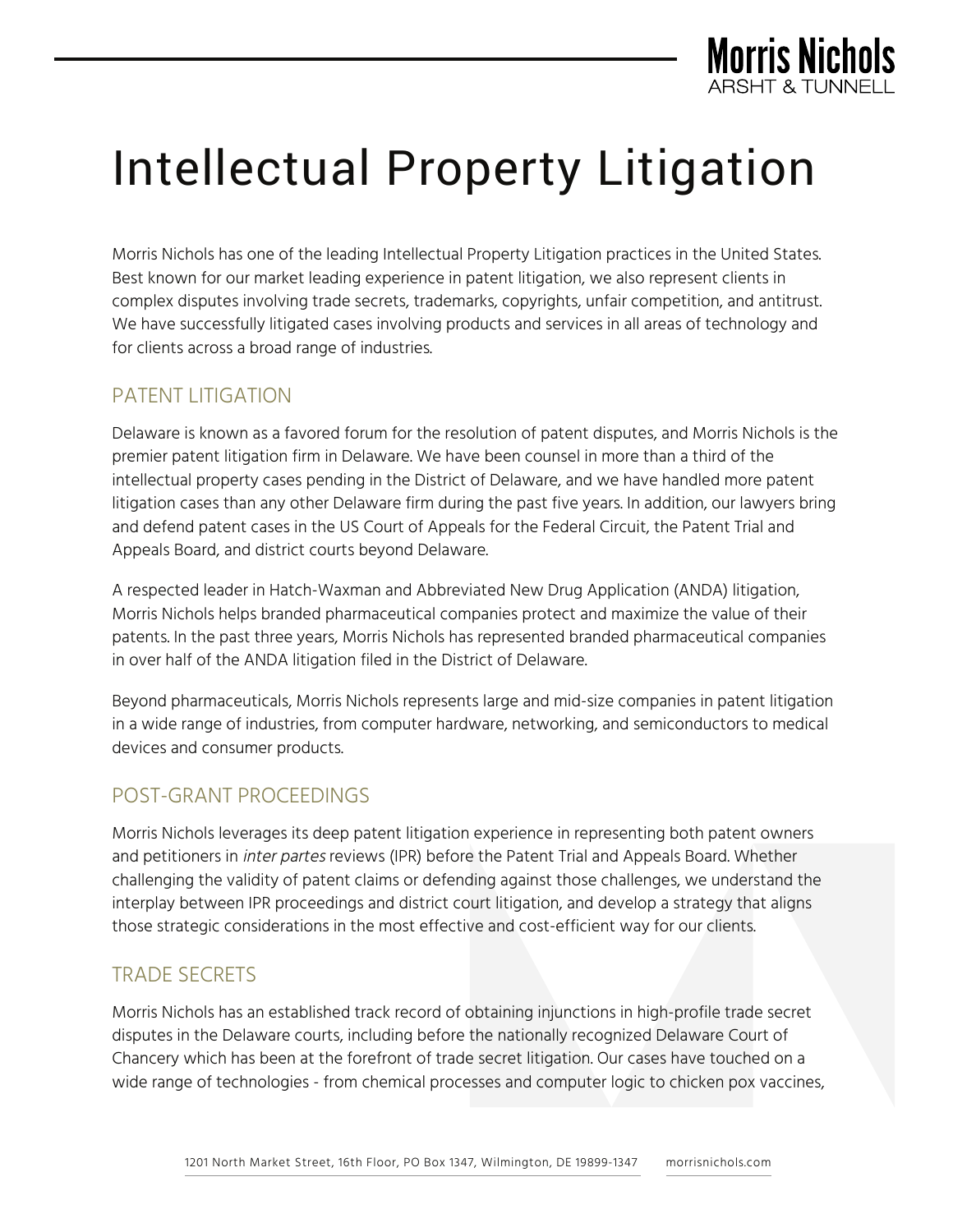

#### **Intellectual Property Litigation**

high-performance liquid chromatography (HPLC) and polymers.

## TRADEMARK INFRINGEMENT AND UNFAIR COMPETITION

In the trademark area, our lawyers litigate disputes related to corporate trade names, as well as cases involving product marks and trade dress, and for products and services ranging from vitamin packaging to cartoon characters. Morris Nichols also brings a depth of experience litigating false advertising and unfair competition claims under the Lanham Act and state law.

## COPYRIGHT INFRINGEMENT

We represent entities seeking to enforce copyrights as well as defend against claims of copyright infringement. Our experience involves areas ranging from software to musical compositions to online advertisements and architecture blueprints.

# ANTITRUST LITIGATION

Morris Nichols helps clients navigate the complex issues at the intersection of IP and antitrust law matters that involve the rights and protections held by IP owners and often competing competition concerns.

We are known for our work in patent-based antitrust litigation that touches licensing, patent pooling, standard setting, and claims of monopolization, among other issues. We also litigate IPrelated, antitrust claims outside of the patent area involving trademarks, copyrights, as well as licensing and distribution disputes.

### **ACCOLADES**

- Ranked Band 1 for Intellectual Property in Delaware in Chambers USA 2022.
- Six attorneys recognized as "Leaders in Their Field" in Chambers USA 2022.
- Ranked as one of the U.S. News & World Report/Best Lawyers 2021 "Best Law Firms" in Delaware for litigation–intellectual property, litigation–patent, patent law, copyright law, and trademark law.
- Four attorneys from the Intellectual Property Litigation practice group selected for inclusion in The Best Lawyers in America <sup>2021</sup> as leaders in their fields in Delaware.
- Recognized as a Delaware Powerhouse in Law360's annual Regional Powerhouse series for 2019 and 2021.
- Ranked as a "highly recommended" Delaware law firm in Benchmark Litigation.